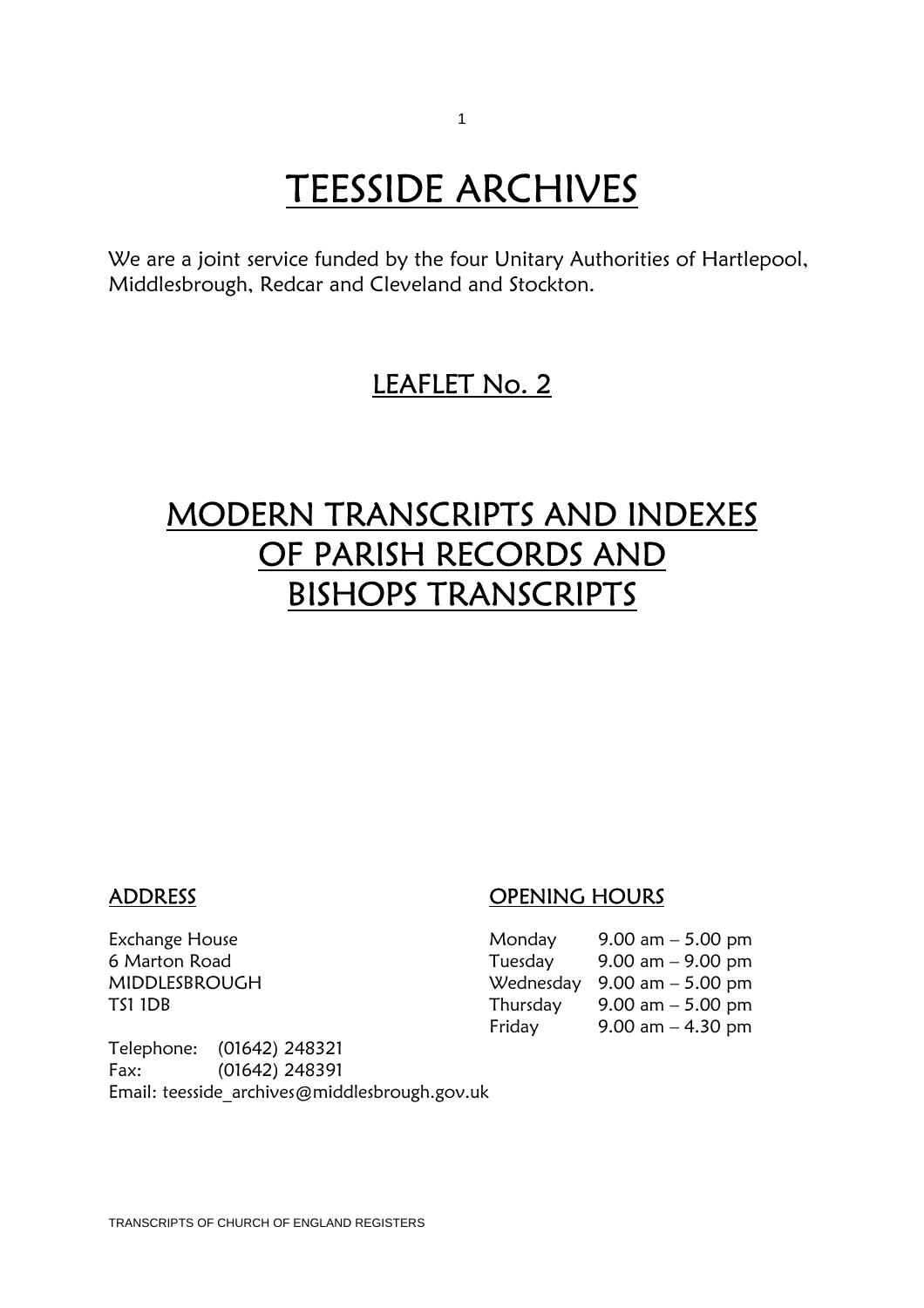# TEESSIDE ARCHIVES

## MODERN TRANSCRIPTS AND INDEXES OF PARISH RECORDS AND BISHOPS TRANSCRIPTS

TRANSCRIPTS OF CHURCH OF ENGLAND REGISTERS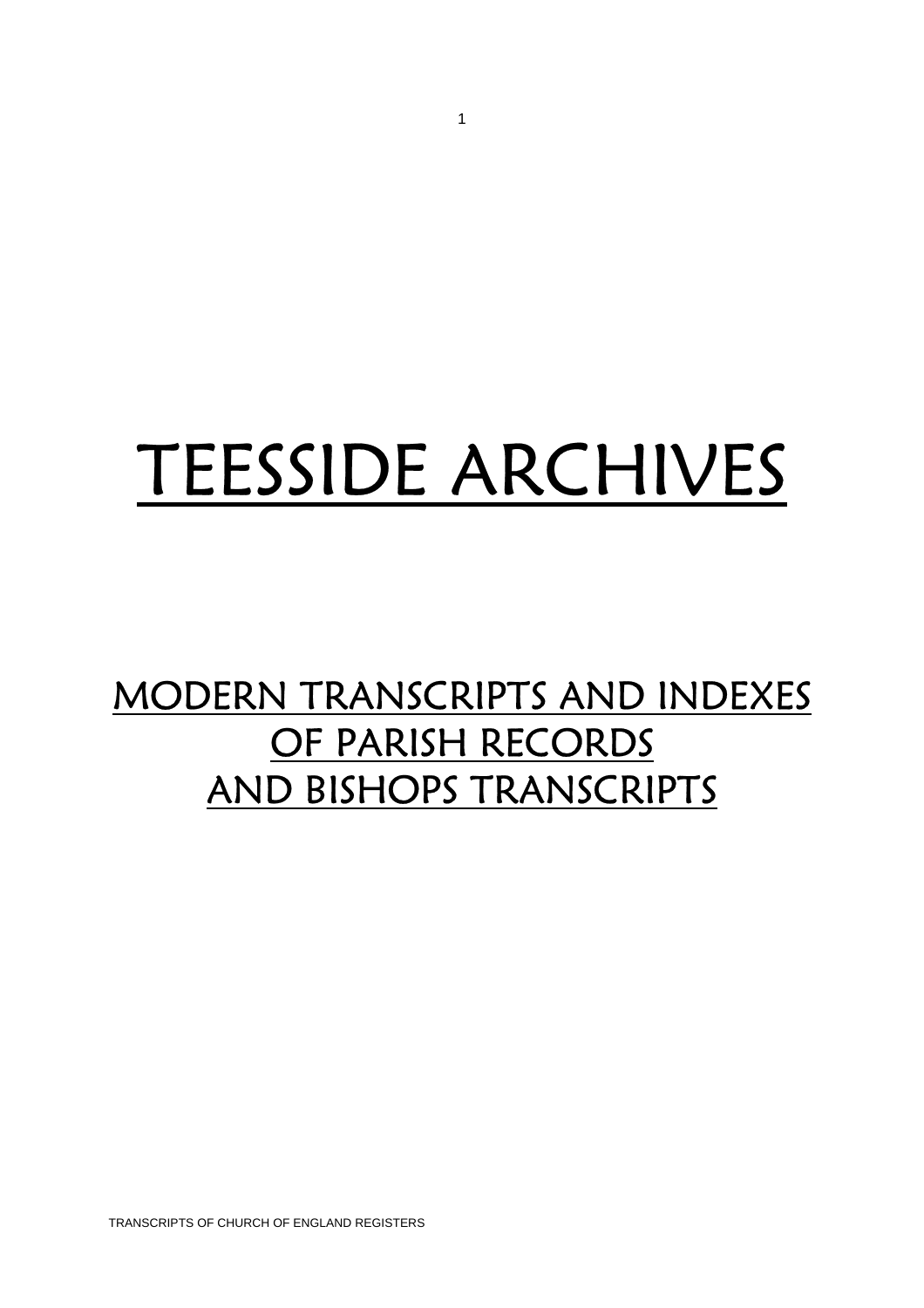#### **Parish Registers**

| Acklam/Middlesbrough                        |               | <b>Baptisms</b><br>Marriages<br><b>Burials</b>                           | 1735 - 1812<br>1735 - 1769, 1813 - 1837<br>1735 - 1834                 |
|---------------------------------------------|---------------|--------------------------------------------------------------------------|------------------------------------------------------------------------|
| Billingham, St Cuthbert<br>*see MISC 9 & 10 |               | <b>Baptism</b><br><b>Marriages</b><br><b>Burials</b><br><b>Banns</b>     | 1570 - 1661<br>1570 - 1812, *1800 - 1837<br>1570 - 1661<br>1754 - 1812 |
| <b>Brotton</b>                              | Supplement to | <b>Baptisms</b><br><b>Baptisms</b><br><b>Marriages</b><br><b>Burials</b> | 1641 - 1722<br>1786 - 1813<br>1641 - 1722<br>1641 - 1722               |
| Coatham                                     |               | <b>Burials</b>                                                           | 1855 - 1976                                                            |
| Easington                                   |               | <b>Baptisms</b><br><b>Marriages</b><br><b>Burials</b>                    | 1606 - 1812<br>1606 - 1755<br>1606 - 1812                              |
| Egglescliffe, St John                       |               | <b>Baptisms</b><br>Marriages<br><b>Banns</b><br><b>Burials</b>           | 1539 - 1861<br>1540 - 1857<br>1754 - 1759<br>1540 - 1861               |
| Elton, St John                              |               | <b>Baptisms</b><br><b>Marriages</b><br><b>Banns</b><br><b>Burials</b>    | 1573 - 1861<br>1534 - 1860<br>1534 - 1860<br>1573 - 1861               |
| <b>Elwick Hall</b>                          |               | <b>Baptisms</b><br>Marriages<br><b>Burials</b>                           | 1592 - 1900<br>1592 - 1900<br>1592 - 1900                              |
| Eston                                       |               | <b>Baptisms</b><br><b>Marriages</b><br><b>Burials</b>                    | 1590 - 1812<br>1590 - 1837<br>1590 - 1812                              |
| Greatham<br>*see MISC 9                     |               | <b>Baptisms</b><br>Marriages<br><b>Burials</b>                           | 1565 - 1892<br>1564 - 1812, *1813 - 1837<br>1837 - 1941<br>1559 - 1973 |
|                                             |               |                                                                          |                                                                        |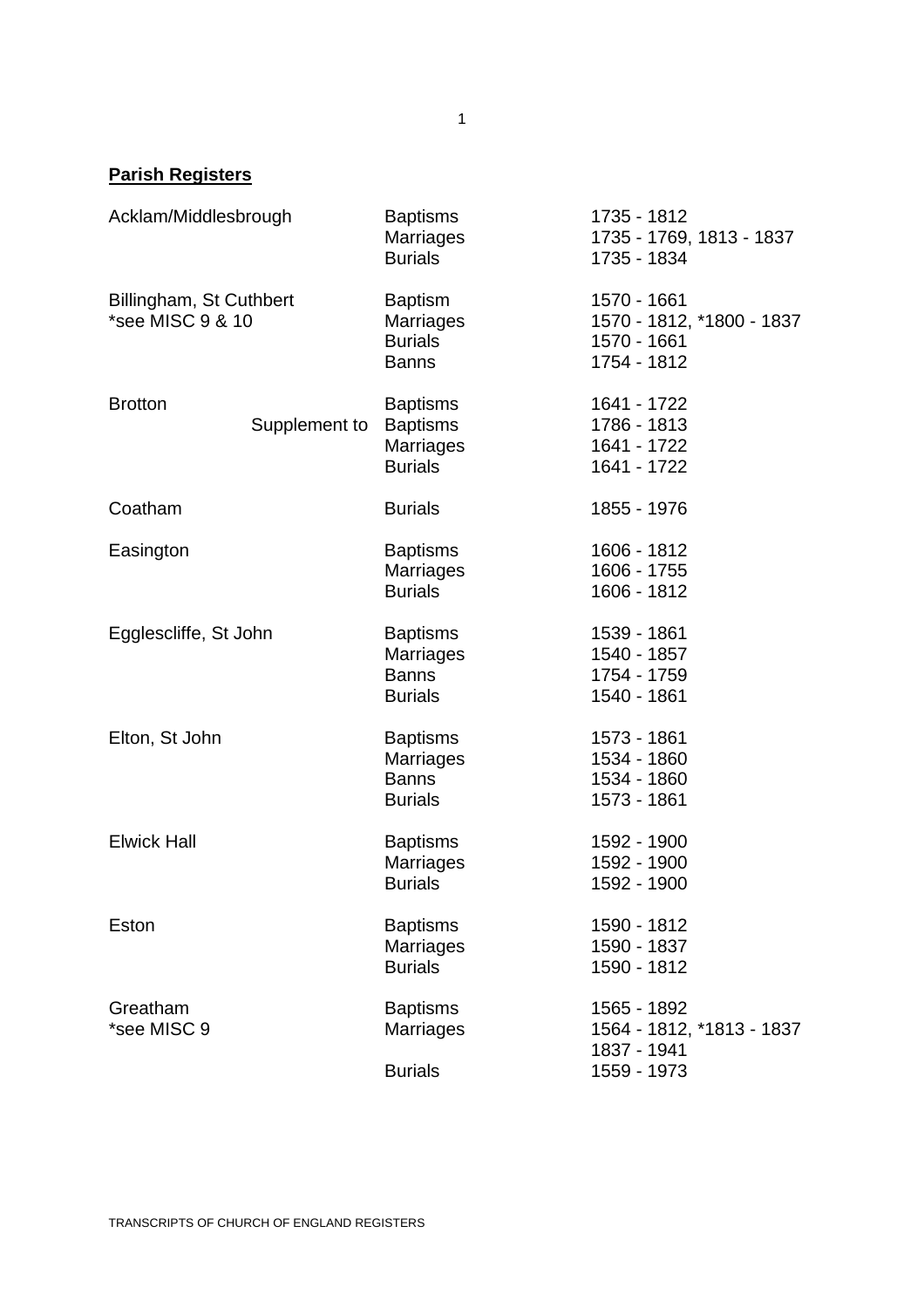| Grindon<br>(See Also MISC. 10)                                                    | <b>Marriages</b>                                                      | 1565 - 1837, *1800-1812                                               |
|-----------------------------------------------------------------------------------|-----------------------------------------------------------------------|-----------------------------------------------------------------------|
| Guisborough                                                                       | <b>Baptisms</b><br><b>Marriages</b><br><b>Burials</b>                 | 1661 - 1887<br>1661 - 1861<br>1661 - 1847                             |
| Hart<br>*see MISC 9                                                               | <b>Baptisms</b><br><b>Marriages</b><br><b>Burials</b>                 | 1577 - 1856<br>1577 - 1812, *1813 - 1837<br>1837 - 1934               |
|                                                                                   |                                                                       | 1577 - 1884                                                           |
| Hartlepool, Holy Trinity                                                          | <b>Baptisms</b><br>Marriages                                          | 1852 - 1903<br>1852 - 1907                                            |
| Hartlepool, St Barnabas                                                           | <b>Baptisms</b>                                                       | 1905 - 1951                                                           |
| Hartlepool, St Hilda                                                              | <b>Baptisms</b><br><b>Marriages</b><br><b>Burials</b><br><b>Banns</b> | 1566 - 1911<br>1566 - 1892, 1900 - 1920<br>1644 - 1927<br>1754 - 1819 |
| West Hartlepool, Christ Church                                                    | <b>Baptisms</b><br>Marriages<br><b>Banns</b>                          | 1854 - 1973<br>1854 - 1963<br>1893 - 1898                             |
| West Hartlepool, St Aidan                                                         | <b>Baptisms</b><br>Marriages                                          | 1890 - 1905<br>1891 - 1909                                            |
| West Hartlepool, St James                                                         | <b>Baptisms</b><br><b>Marriages</b>                                   | 1870 - 1956<br>1870 - 1956                                            |
| West Hartlepool, St Luke                                                          | Marriages                                                             | 1924 - 1928, 1934 - 1937                                              |
| West Hartlepool, St Matthew                                                       | <b>Baptisms</b>                                                       | 1902 - 1945                                                           |
| West Hartlepool, St Nicholas<br>Seamen's Church<br>*see West Hartlepool, St James | <b>Baptisms</b>                                                       | *1929 - 1933                                                          |
| West Hartlepool St Oswald                                                         | <b>Baptisms</b><br><b>Marriages</b>                                   | 1895 - 1931<br>1904 - 1932                                            |
| West Hartlepool, St Paul                                                          | <b>Baptisms</b><br><b>Marriages</b>                                   | 1883 - 1919<br>1885 - 1935                                            |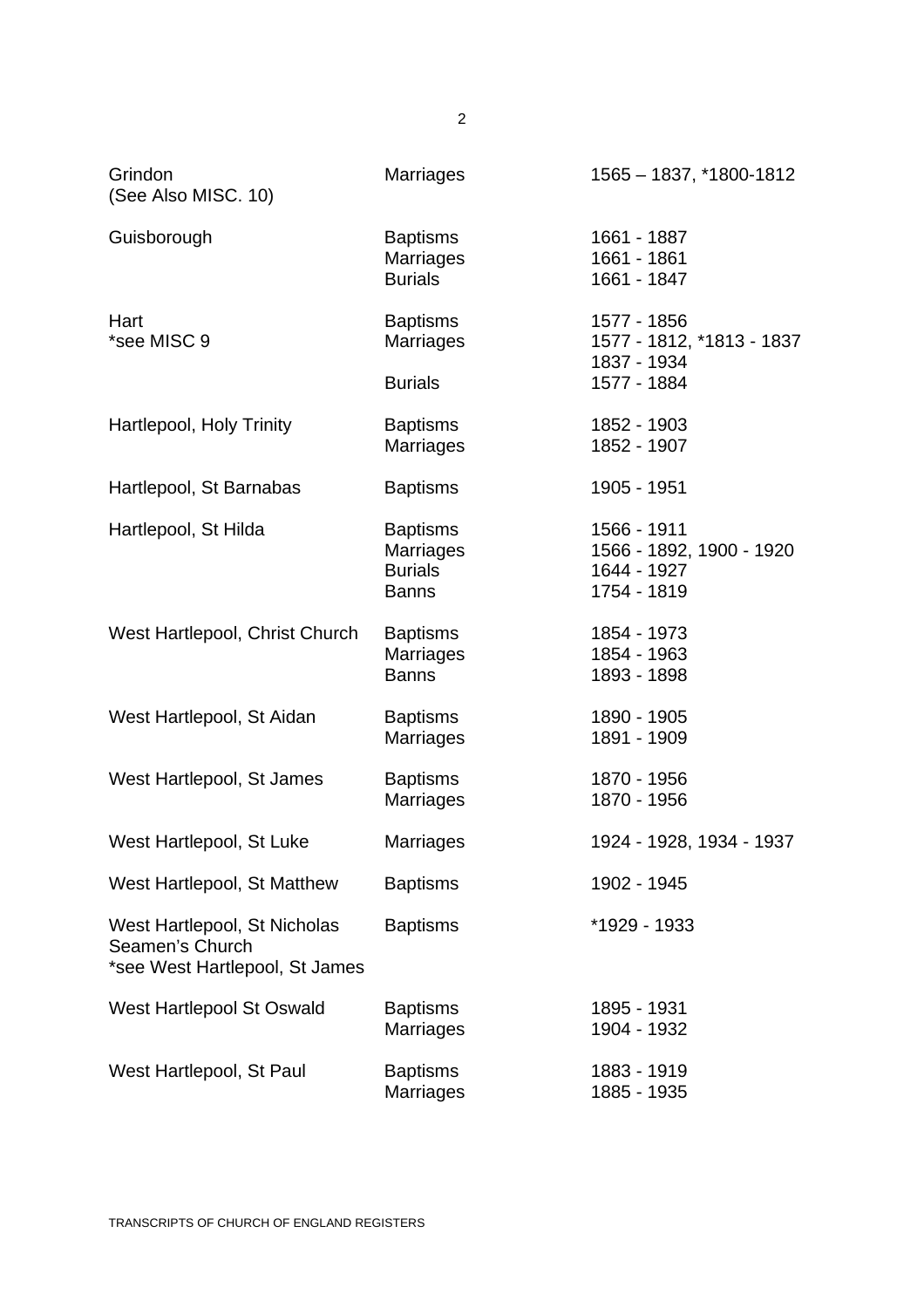| West Hartlepool, St Paul Parish<br>Magazine | Baptisms, Marriages &<br><b>Burials</b>                               | 1965 - 1981                                                                        |
|---------------------------------------------|-----------------------------------------------------------------------|------------------------------------------------------------------------------------|
| Hilton                                      | <b>Baptisms</b><br>Marriages<br><b>Burials</b>                        | 1698 - 1812<br>1698 - 1837<br>1698 - 1812                                          |
| Kirkleatham                                 | <b>Baptisms</b><br><b>Marriages</b><br><b>Burials</b>                 | 1559 - 1812<br>1559 - 1837<br>1567 - 1975                                          |
| Kirklevington                               | <b>Baptisms</b><br>Marriages<br><b>Banns</b><br><b>Burials</b>        | 1617 - 1864<br>1622 - 1861<br>1754 - 1766<br>1622 - 1861                           |
| Liverton                                    | <b>Baptisms</b><br><b>Marriages</b><br><b>Burials</b>                 | 1665 - 1812<br>1665 - 1755, 1813 - 1837<br>1665 - 1812                             |
| Loftus, St Leonard                          | <b>Baptisms</b><br><b>Marriages</b><br><b>Burials</b>                 | 1697 - 1812 )<br>1697 - 1794 > photocopy<br>1697 - 1812)                           |
| Loftus, St Leonard                          | <b>Baptisms</b><br><b>Marriages</b><br><b>Banns</b><br><b>Burials</b> | 1708 - 1742<br>1708 - 1742, 1754 - 1837<br>1708 - 1742, 1754 - 1812<br>1708 - 1742 |
| Long Newton                                 | <b>Baptisms</b><br><b>Marriages</b><br><b>Burials</b>                 | 1564 - 1812<br>1564 - 1837<br>1564 - 1933                                          |
| Marske                                      | <b>Baptisms</b><br>Marriages<br><b>Burials</b>                        | 1570 - 1846<br>1570 - 1984<br>1569 - 1984                                          |
| Marton, St Cuthbert                         | <b>Baptisms</b><br>Marriages<br><b>Burials</b>                        | 1572 - 1866<br>1572 - 1866<br>1572 - 1866                                          |
| Middlesbrough, St Chad                      | <b>Baptism</b><br><b>Marriages</b>                                    | 1937 - 1954<br>1950 - 1976                                                         |
| Middlesbrough, St Columba                   | <b>Baptisms</b>                                                       | 1890 - 1903                                                                        |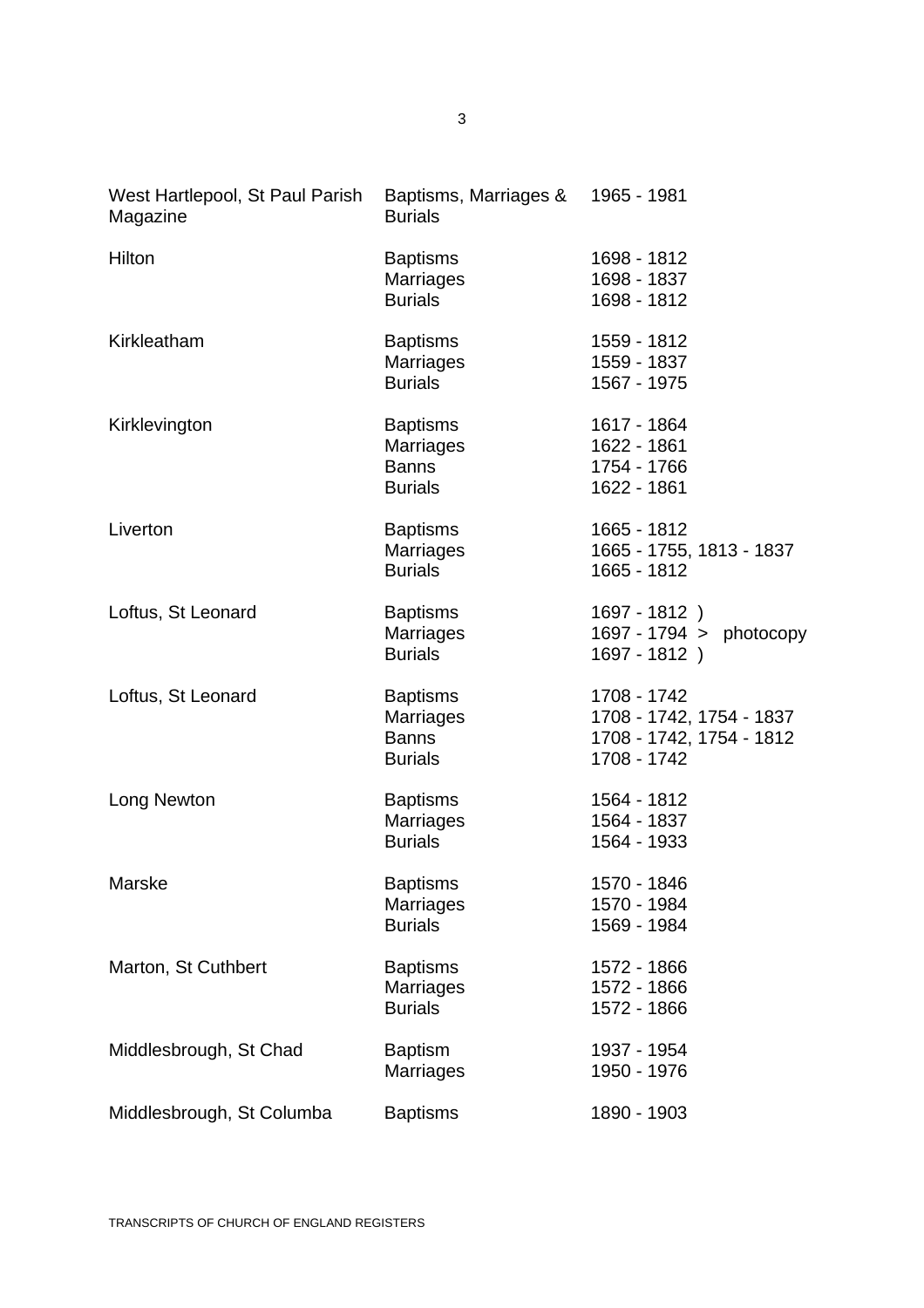| Middlesbrough, St Hilda           |                                       | <b>Baptisms</b><br><b>Burials</b>                                                     | 1840 - 1911<br>1840 - 1854                                              |
|-----------------------------------|---------------------------------------|---------------------------------------------------------------------------------------|-------------------------------------------------------------------------|
| Middlesbrough, St Paul            |                                       | <b>Baptisms</b>                                                                       | 1867 - 1894                                                             |
| North Ormesby, Holy Trinity       |                                       | <b>Baptisms</b>                                                                       | 1862 - 1902                                                             |
| <b>Norton</b><br>*see MISC 8 & 10 |                                       | <b>Marriages</b><br><b>Marriages</b>                                                  | *1800 - 1837<br>1754 - 1799                                             |
| Ormesby                           |                                       | <b>Baptisms</b><br><b>Marriages</b><br><b>Burials</b>                                 | 1599 - 1899<br>1599 - 1899<br>1599 - 1899                               |
| Redcar                            |                                       | <b>Burials</b><br>Marriages                                                           | 1832 - 1896<br>1856 - 1948                                              |
| Redmarshall                       |                                       | <b>Marriages</b>                                                                      | 1570 - 1837                                                             |
| Saltburn                          |                                       | <b>Baptisms</b><br><b>Burials</b><br>Marriages                                        | 1873 - 1982<br>1899 - 1981<br>1872 - 1961                               |
| Seaton Carew, Holy Trinity        |                                       | <b>Baptisms</b><br><b>Marriages</b><br><b>Burials</b>                                 | 1831 - 1896<br>1842 - 1955<br>1842 - 1945                               |
| <b>Skelton</b>                    | (Supplement to<br>Notices included in | <b>Baptisms</b><br>Baptisms omitted)<br>Marriages<br><b>Burials</b><br><b>Burials</b> | 1571 - 1853<br>1776 - 1813<br>1571 - 1875<br>1571 - 1852<br>1875 - 1892 |
| Stainton-in-Cleveland             |                                       | <b>Baptisms</b><br><b>Marriages</b><br><b>Burials</b>                                 | 1551 - 1732<br>1551 - 1732<br>1551 - 1732                               |
| Stockton, Holy Trinity            |                                       | <b>Baptisms</b><br>Marriages                                                          | 1838 - 1870<br>1839 - 1870                                              |
| Stockton, St James                |                                       | Marriages                                                                             | 1868 - 1910                                                             |

4